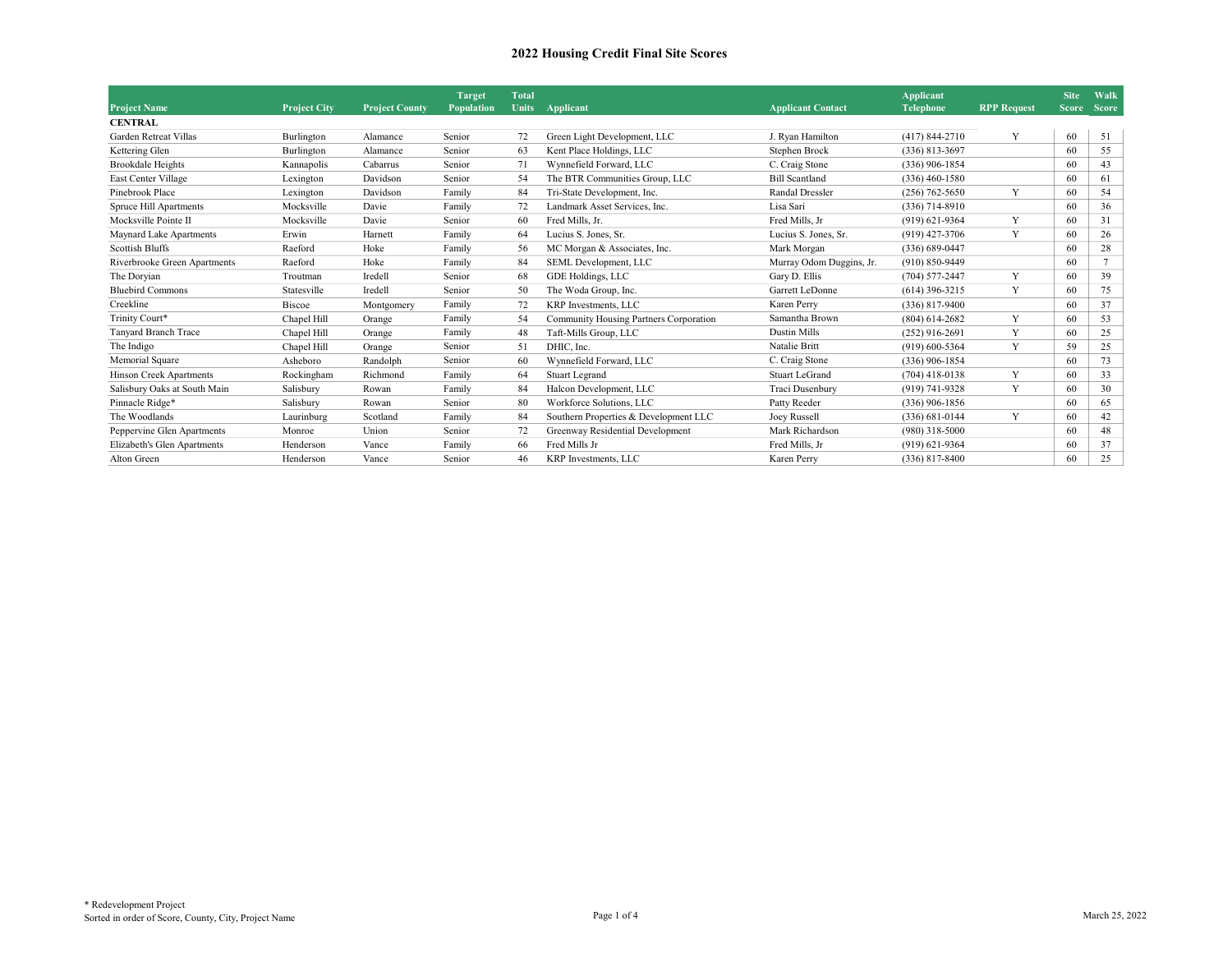| <b>Project Name</b>               | <b>Project City</b> | <b>Project County</b> | <b>Target</b><br><b>Population</b> | <b>Total</b><br><b>Units</b> | Applicant                                 | <b>Applicant Contact</b> | <b>Applicant</b><br><b>Telephone</b> | <b>RPP Request</b> | <b>Site</b> | Walk<br>Score Score |
|-----------------------------------|---------------------|-----------------------|------------------------------------|------------------------------|-------------------------------------------|--------------------------|--------------------------------------|--------------------|-------------|---------------------|
| <b>EAST</b>                       |                     |                       |                                    |                              |                                           |                          |                                      |                    |             |                     |
| Heritage Run                      | Whiteville          | Columbus              | Family                             | 72                           | Southern Properties & Development LLC     | Joey Russell             | $(336) 681 - 0144$                   | Y                  | 60          | 40                  |
| The Manor at West 7th*            | <b>Tabor City</b>   | Columbus              | Senior                             | 49                           | Fred G. Mills, Sr.                        | <b>Bobby Funk</b>        | $(919)$ 719-6589                     | Y                  | 60          | 37                  |
| Pine Meadows Apartments           | New Bern            | Craven                | Family                             | 72                           | Urquhart Development LLC                  | Thomas Urquhart          | $(919) 829 - 1801$                   |                    | 60          | 37                  |
| The Cape on Trent                 | New Bern            | Craven                | Family                             | 60                           | Pendergraph Development, LLC              | Frankie Pendergraph      | $(919)$ 755-0558                     |                    | 60          | 55                  |
| Woodfield Landing 22              | Havelock            | Craven                | Family                             | 80                           | South Creek Development, LLC              | Charlie Heritage         | $(336)$ 669-3587                     | Y                  | 60          | 39                  |
| <b>Holly Acres</b>                | Tarboro             | Edgecombe             | Family                             | 60                           | MC Morgan & Associates, Inc.              | Mark Morgan              | $(336) 689 - 0447$                   |                    | 60          | 40                  |
| Foster Commons                    | Smithfield          | Johnston              | Senior                             | 50                           | The Woda Group, Inc.                      | Garrett LeDonne          | $(614)$ 396-3215                     | Y                  | 60          | 66                  |
| Mayes Farm                        | Four Oaks           | Johnston              | Family                             | 60                           | Pendergraph Development, LLC              | Frankie Pendergraph      | $(919)$ 755-0558                     |                    | 60          | 29                  |
| <b>Benvenue Place</b>             | Rocky Mount         | Nash                  | Family                             | 80                           | Lucius S. Jones, Sr.                      | Lucius S. Jones, Sr.     | $(919)$ 427-3706                     | Y                  | 60          | 25                  |
| Hadley Nash Commons               | Nashville           | Nash                  | Family                             | 48                           | Holly L. Smith                            | <b>Holly Smith</b>       | $(919)$ 673-5547                     |                    | 60          | 36                  |
| Northern Pointe Apartments        | Rocky Mount         | Nash                  | Family                             | 72                           | South Creek Development, LLC              | Charlie Heritage         | $(336)$ 669-3587                     | Y                  | 60          | 51                  |
| Cape Landing                      | Wilmington          | New Hanover           | Senior                             | 60                           | Greenway Residential Development, LLC     | Mark Richardson          | $(980)$ 318-5000                     |                    | 60          | 23                  |
| <b>Branchwood Trace</b>           | Jacksonville        | Onslow                | Family                             | 72                           | Taft-Mills Group, LLC                     | <b>Dustin Mills</b>      | $(252)$ 916-2691                     | Y                  | 60          | 63                  |
| Lynnfield Point                   | Jacksonville        | Onslow                | Family                             | 80                           | Carolina Statewide Development, LLC       | James Maides             | $(910)$ 937-0003                     | Y                  | 60          | 44                  |
| Brookfield Retreat at the Commons | Jacksonville        | Onslow                | Senior                             | 72                           | Carolina Statewide Development, LLC       | James Maides             | $(910)$ 937-0003                     | Y                  | 60          | 35                  |
| Arlington Pointe                  | Jacksonville        | Onslow                | Family                             | 84                           | <b>Workforce Soluntions LLC</b>           | Patty Reeder             | $(336)$ 906-1856                     |                    | 60          | 20                  |
| Pamlico Place Apartments          | Grantsboro          | Pamlico               | Family                             | 56                           | <b>Stuart LeGrand</b>                     | <b>Stuart LeGrand</b>    | $(704)$ 418-0138                     | Y                  | 60          | 45                  |
| Oak Ridge Park                    | Ayden               | Pitt                  | Family                             | 80                           | East Carolina Community Development, Inc. | Keith Walker             | $(252) 504 - 3996$                   | Y                  | 60          | 47                  |
| Mulberry Trace                    | Greenville          | Pitt                  | Senior                             | 72                           | Taft-Mills Group, LLC                     | <b>Dustin Mills</b>      | $(252)$ 916-2691                     | Y                  | 60          | 56                  |
| <b>Bells Fork Village</b>         | Greenville          | Pitt                  | Family                             | 72                           | MVAH Holding LLC                          | <b>Brian McGeady</b>     | $(513)$ 964-1140                     | Y                  | 60          | 49                  |
| Gardner Crossing                  | Greenville          | Pitt                  | Family                             | 60                           | The Woda Group, Inc.                      | Garrett LeDonne          | $(614)$ 396-3215                     | Y                  | 60          | 62                  |
| Woodcreek Village                 | Greenville          | Pitt                  | Family                             | 60                           | Greenway Residential Development, LLC     | Mark Richardson          | $(980)$ 318-5000                     |                    | 60          | 55                  |
| Turnbury Trace                    | Greenville          | Pitt                  | Senior                             | 72                           | Taft-Mills Group, LLC                     | <b>Dustin Mills</b>      | $(252)$ 916-2691                     | Y                  | 60          | 64                  |
| Carolina Springs                  | Red Springs         | Robeson               | Family                             | 76                           | Southern Properties & Development LLC     | Joey Russell             | $(336) 681 - 0144$                   | Y                  | 60          | 34                  |
| Caton Bluffs                      | Lumberton           | Robeson               | Family                             | 84                           | MC Morgan & Associates, Inc.              | Mark Morgan              | $(336) 689 - 0447$                   |                    | 60          | 8                   |
| <b>Pratum Place Apartments</b>    | Lumberton           | Robeson               | Family                             | 56                           | Fitch Irick Corporation                   | Charles Irick            | (980) 335-2032                       | Y                  | 60          | 27                  |
| Tiffany Garden Phase II           | Goldsboro           | Wayne                 | Family                             | 84                           | MC Morgan & Associates, Inc.              | Mark Morgan              | $(336) 689 - 0447$                   |                    | 60          | 12                  |
| <b>Fairview Commons</b>           | Goldsboro           | Wayne                 | Senior                             | 72                           | <b>KRP</b> Investments, LLC               | Karen R. Perry           | $(336)$ 817-9400                     |                    | 60          | 47                  |
| <b>Buckhorn Village</b>           | Wilson              | Wilson                | Senior                             | 84                           | Weaver-Kirkland Housing, LLC              | Robert Jolly             | $(336)$ 378-7900                     | Y                  | 60          | 38                  |
| <b>Birchwood Village</b>          | Wilson              | Wilson                | Senior                             | 74                           | Wallick Asset Management LLC              | Jennifer Lampman         | $(919)$ 609-3352                     |                    | 60          | 35                  |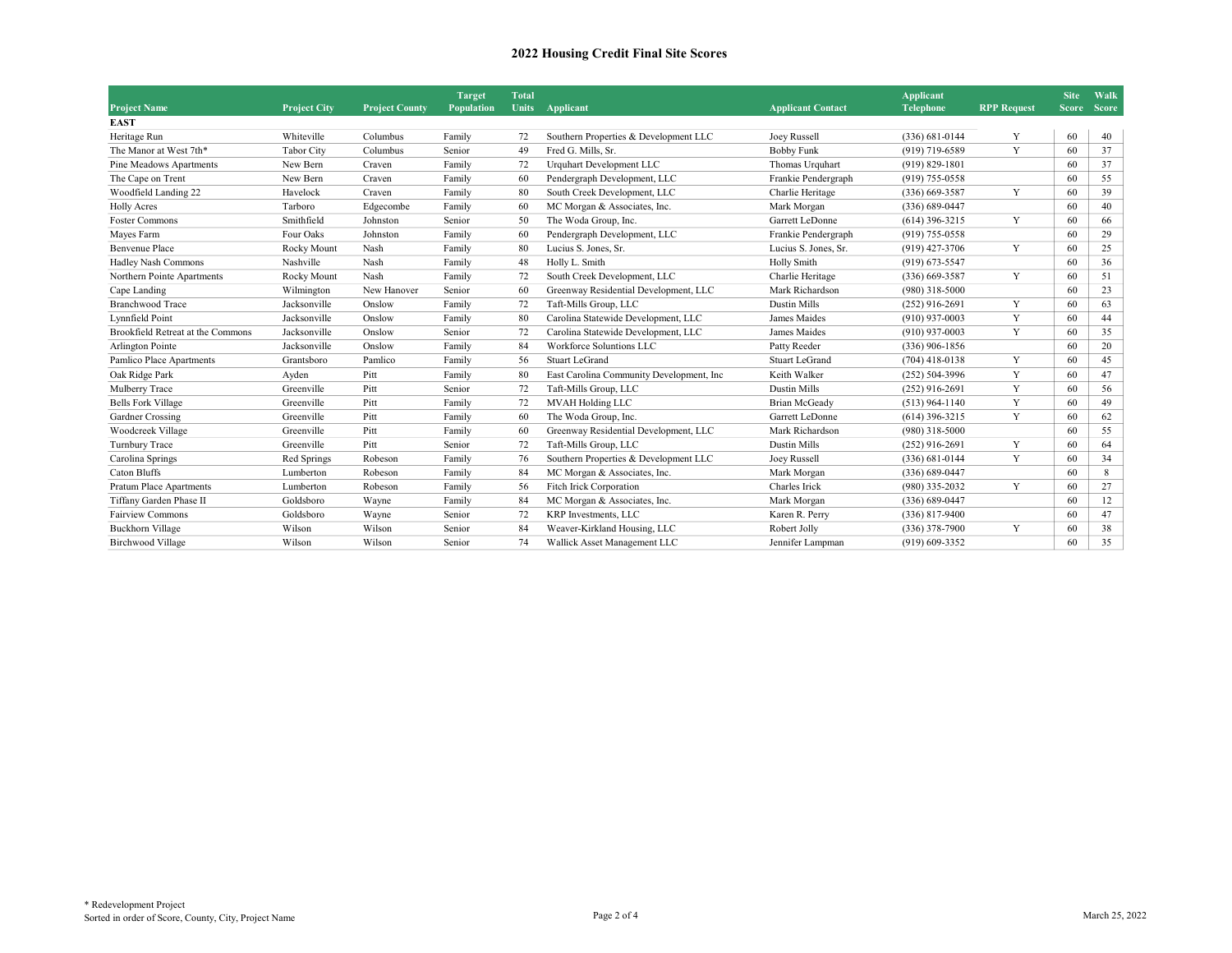|                                     |                     |                       | <b>Target</b>     | <b>Total</b> |                                             |                          | <b>Applicant</b>   |                    | <b>Site</b> | Walk        |
|-------------------------------------|---------------------|-----------------------|-------------------|--------------|---------------------------------------------|--------------------------|--------------------|--------------------|-------------|-------------|
| <b>Project Name</b>                 | <b>Project City</b> | <b>Project County</b> | <b>Population</b> | <b>Units</b> | Applicant                                   | <b>Applicant Contact</b> | <b>Telephone</b>   | <b>RPP Request</b> |             | Score Score |
| <b>METRO</b>                        |                     |                       |                   |              |                                             |                          |                    |                    |             |             |
| Deaverview*                         | Asheville           | Buncombe              | Family            | 82           | Mountain Housing Opportunities, Inc.        | Rich Olejniczak          | $(828)$ 254-4030   | Y                  | 60          | 38          |
| Redwood Commons                     | Asheville           | Buncombe              | Senior            | 70           | Buckeye Community Hope Foundation           | <b>Steve Boone</b>       | $(614)$ 942-2001   | Y                  | 60          | 45          |
| <b>Scottie Pointe</b>               | Fayetteville        | Cumberland            | Family            | 84           | MOD1, LLC                                   | Murray Duggins           | $(910)$ 764-6600   |                    | 60          | 45          |
| Rosselle Commons                    | Fayetteville        | Cumberland            | Family            | 60           | Fitch Irick Corporation                     | Charles Irick            | (980) 335-2032     | Y                  | 60          | 35          |
| Eutaw Landing                       | Fayetteville        | Cumberland            | Senior            | 84           | SEML Development, LLC                       | Murray Odom Duggins, Jr. | $(910) 850 - 9449$ |                    | 60          | 69          |
| Fairhaven Lake                      | Fayetteville        | Cumberland            | Family            | 80           | Louie A. Lange, III                         | Sean Brady               | $(404)$ 406-6697   |                    | 60          | 56          |
| Kenleigh Crossing                   | Fayetteville        | Cumberland            | Family            | 64           | Smith Duggins Developers, LLC               | James Smith              | $(910)$ 912-3300   | Y                  | 60          | 60          |
| Southside Revitalization Phase III* | Durham              | Durham                | Family            | 56           | McCormack Baron Salazar, Inc.               | Hillary Zimmerman        | $(314)$ 335-2820   |                    | 60          | 69          |
| The Flats on Peters Creek           | Winston Salem       | Forsyth               | Family            | 72           | Shelter Investments Development Corporation | Ned Fowler               | $(828)$ 264-6683   |                    | 60          | 64          |
| Everleigh Villas at North Point     | Winston-Salem       | Forsyth               | Senior            | 55           | Halcon Development, LLC                     | Traci Dusenbury          | (919) 741-9328     | Y                  | 60          | 23          |
| Winston-Salem CNI Phase II          | Winston-Salem       | Forsyth               | Family            | 72           | McCormack Baron Salazar, Inc.               | Hillary Zimmerman        | $(314)$ 425-8970   |                    | 60          | 35          |
| Pegram Landing II 22                | Lewisville          | Forsyth               | Family            | 60           | South Creek Development, LLC                | Charlie Heritage         | $(336)$ 669-3587   | Y                  | 60          | 31          |
| Hartley Meadows                     | <b>High Point</b>   | Guilford              | Family            | 72           | PG NC Development South LLC                 | <b>Andrew Bodewes</b>    | $(585)$ 435-4766   | Y                  | 60          | 32          |
| Vandalia Acres                      | Greensboro          | Guilford              | Family            | 84           | Affordable Housing Management, Inc.         | David Levy               | $(336)$ 273-0568   | Y                  | 60          | 32          |
| Gibsonville Village                 | Gibsonville         | Guilford              | Family            | 84           | Third Wave Housing                          | Richard Angino           | $(336)$ 499-1963   |                    | 60          | 56          |
| Walnut Ridge                        | High Point          | Guilford              | Senior            | 104          | Wynnefield Forward, LLC                     | C. Craig Stone           | $(336)$ 906-1854   |                    | 60          | 47          |
| Market Square                       | <b>High Point</b>   | Guilford              | Senior            | 52           | Wynnefield Forward, LLC                     | C. Craig Stone           | $(336)$ 906-1854   |                    | 60          | 66          |
| Parkside at Long Creek              | Charlotte           | Mecklenburg           | Senior            | 57           | SCG Development Partners, LLC               | <b>Taylor Davis</b>      | $(864)$ 467-1600   | Y                  | 60          | 40          |
| Mount Moriah Seniors                | Matthews            | Mecklenburg           | Senior            | 92           | Laurel Street Residential, LLC              | Kay Dodd                 | $(704) 561 - 5234$ | Y                  | 60          | 39          |
| <b>Mallard Creek Seniors</b>        | Charlotte           | Mecklenburg           | Senior            | 102          | DreamKey Partners                           | Sammy Jackson            | $(646)$ 964-7141   | Y                  | 60          | 13          |
| Marvin Road Apartments              | Charlotte           | Mecklenburg           | Family            | 70           | DreamKey Partners, Inc.                     | Benjamin Cuevas          | $(704)$ 285-6024   | Y                  | 60          | 52          |
| Evoke Living at Eastland*           | Charlotte           | Mecklenburg           | Senior            | 78           | Opportunities South LLC                     | Dean Edwards             | $(919)$ 417-0125   |                    | 60          | 61          |
| Long Creek Commons                  | Huntersville        | Mecklenburg           | Senior            | 120          | Mosaic Development Group, Inc.              | James Royster            | $(704) 763 - 1727$ | Y                  | 60          | 39          |
| Abbey Spring                        | Apex                | Wake                  | Senior            | 84           | <b>Evergreen Construction Company</b>       | Timothy Morgan           | $(919) 848 - 2041$ | Y                  | 60          | 63          |
| <b>Brookside</b>                    | Rolesville          | Wake                  | Family            | 72           | Matthew Rieger                              | Matthew Rieger           | $(305) 860 - 8188$ |                    | 60          | 21          |
| Lake Haven                          | Raleigh             | Wake                  | Senior            | 56           | Lyle D. Gardner                             | Lyle Gardner             | $(919)$ 422-1201   | Y                  | 60          | 48          |
| Knight's Court                      | Knightdale          | Wake                  | Senior            | 84           | Beacon Management Corporation               | Patrick Theismann        | $(336)$ 398-2702   | Y                  | 60          | 20          |
| Rose Park Manor                     | Carv                | Wake                  | Senior            | 81           | Beacon Management Corporation               | Patrick Theismann        | $(336)$ 398-2702   | Y                  | 60          | 58          |
| The Villas at Wake Forest Crossing  | <b>Wake Forest</b>  | Wake                  | Senior            | 64           | Green Light Development, LLC                | J.Ryan Hamilton          | $(417) 882 - 2710$ | Y                  | 60          | 25          |